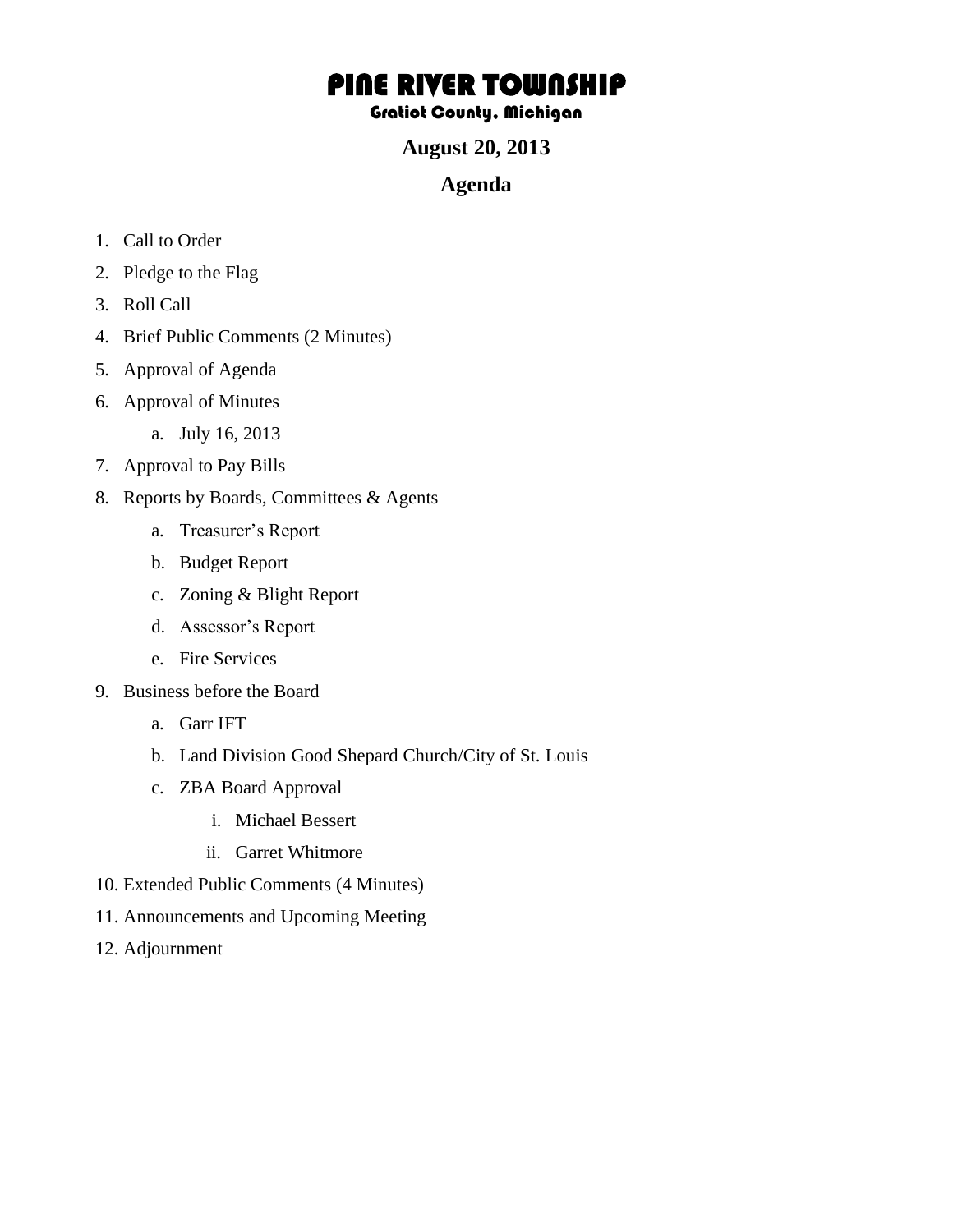# **MINUTES OF THE PINE RIVER TOWNSHIP BOARD MONTHLY MEETING AUGUST 20, 2013**

- 1. The regular monthly meeting of the Pine River Township Board was called to order at 7:00 pm by Supervisor Beeson at the Township Hall.
- 2. Pledge the flag: The board and the public said the pledge to the flag.
- 3. Roll Call: Moeggenborg: present, Best: present, Baker present, Rademacher: present, Beeson: present. All board members present.
- 4. Brief Public comments (2 minutes): John Leppien and Ray Wilcox from Garr Tool were present to answer questions on the IFT request.
- 5. Approve the Revised Agenda: (added 5a. & 9d,) a. Public Hearing for Garr Tool IFT request. Motion by Moeggenborg: second by Best: to approve the revised agenda as presented. All board members approved. Motion carried 5-0.
- 6. Approve the Minutes:

Motion by Best: second by Baker: to approve the Regular Meeting Minutes of July 16, 2013. All board members approved. Motion carried 5-0.

- 7. Approval to Pay Bills: Motion made by Moeggenborg: second by Best: to pay bills as presented in the amount of \$ 96,350.51. All board members approved. Motion carried 5-0.
- 8. Reports by Boards, Committees & Agents
	- a. Treasurers Report Discussion; report placed on file.
	- b. Budget Report Discussion: report placed on file.
	- c. Zoning & Blight Officer Discussion: report placed on file
	- d. Assessor Report Discussion.
	- e. Fire Services Discussion.
- 9. Business before the Board
	- a. Public Hearing Garr Tool IFT 7:05pm Motion made by Best: second by Moeggenborg: to open public hearing at 7:05pm. **Public Hearing John Leppien from Garr Tool briefly talked about IFT request. No Public Comments.** Motion made by Rademacher: second by Baker: to close public meeting at 7:08 pm.

All board members approved: Motion carried 5-0.